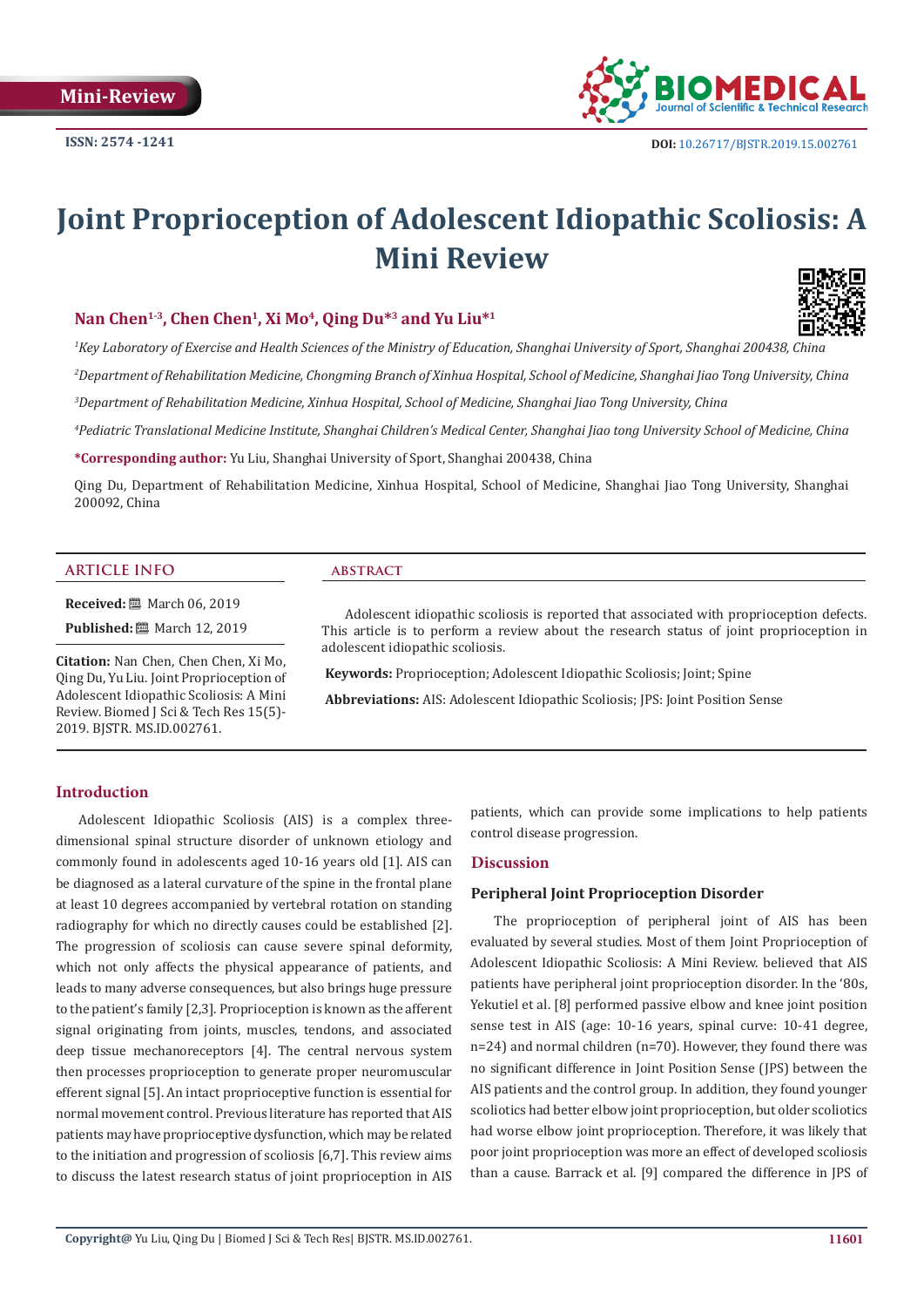the knee between the AIS (average age:14.8 years, average spinal curve: 26.8 degree, n=17) and healthy controls (n=12). They used the target angle reproduction and the threshold for detection of joint motion tests to measure JPS of the knee joint and found that AIS had a significant bad ability to reproduce knee angles and detect the change in knee angle.

Cook et al. [10] used the similar test procedures to measure the JPS of the elbow joint and found that AIS (age:10-16 years, average spinal curve: 34-degree, n=23) performed worse than the control group(n=18) in both threshold and angle reproduction tests. Barrack and Cook et al. reached a similar conclusion that AIS may have proprioceptive function deficit but the location of damage in the neural pathway cannot be determined. Keessen [11] conducted an upper-extremity spatial orientation test to measure the upper-extremity proprioceptive accuracy of AIS patients (average age: 14.2 years, average spinal curve:35 degree, n=25), spinal asymmetry subjects (average age: 13.2 years, average spinal curve:12 degree, n=40) and healthy controls (average age: 13.7 years, n=134). Their findings suggested that both AIS patients and spinal asymmetry groups showed significant proprioceptive inaccuracy in the upper extremity. In their opinion, proprioception disorder could be a reasonable contribution factor to spinal deformity. In conclusion, although it cannot to determine whether the change of joint proprioception is a cause of an effect of spinal deformity, and also cannot to speculate about the location of the deficit, previous studies did find that AIS do have some degree of peripheral joint proprioception disorder [9-11].

# **Spinal Proprioception Disorder**

It has been proposed that AIS patients may perceive nonerect vertebral alignment as straight mistakenly, which may contribute to the occurrence of the abnormal spinal curve [12]. For the spine, the paraspinal muscles, ligaments, facet joints and intervertebral can produce the proprioceptive information about the spatial position and movement of the spine [13]. In that background, attention should be paid to the spinal proprioception function in AIS patients. However, so far there is no much information about spinal proprioception in AIS. The latest related research assessed the cervical proprioception in AIS by cervicocephalic relocation test, and found that without visual and vestibular input, some AIS patients had impaired ability to relocate their head on trunk accurately after an active movement of the head [7]. Cervical proprioception has a strong connection with the orientation of the physical vertical [14] so that the authors believed that the abnormal cervical proprioception may aggravate the progression of AIS. However, the causal relationship between the spinal curve and impaired cervical proprioception was still not directly established. Further research is needed to supplement the detailed information about spinal proprioception of AIS.

#### **Conclusion**

Joint proprioception dysfunction in AIS patients refer to peripheral joint or spine is well-supported by many studies, but there is still some confusion about the relationship between proprioception and scoliosis. The joint proprioceptive dysfunction may aggravate the symptoms and prognosis of Joint Proprioception of Adolescent Idiopathic Scoliosis: A Mini Review. AIS. It is recommended to assess the joint proprioception function of AIS patients systematically in the clinical environment.

# **Acknowledgement**

The authors are grateful to their colleagues for their helpful comments.

### **Funding**

This research received funding from the National Natural Science Foundation of China (No.81572213), and the Shanghai City Committee of Science and Technology Key Project(No.17080503200).

#### **References**

- 1. [Sèze MD, Cugy E \(2012\) Pathogenesis of idiopathic scoliosis: A review.](https://www.ncbi.nlm.nih.gov/pubmed/22321868) [Ann Phys Rehabil Med 55\(2\): 128.](https://www.ncbi.nlm.nih.gov/pubmed/22321868)
- 2. [Roberto Evola F \(2018\) Adolescent idiopathic scoliosis: A Minireview.](https://biomedres.us/pdfs/BJSTR.MS.ID.000770.pdf) [Biomedical Journal of Scientific & Technical Research 2\(3\).](https://biomedres.us/pdfs/BJSTR.MS.ID.000770.pdf)
- 3. [Horne JP, Flannery R, Usman S \(2014\) Adolescent idiopathic scoliosis:](https://www.aafp.org/afp/2014/0201/p193.html) [Diagnosis and management. Am Fam Physician 89\(3\): 193-198.](https://www.aafp.org/afp/2014/0201/p193.html)
- 4. [Lephart SM, Riemann BL, Fu FH \(2000\) Proprioception and](https://books.google.co.in/books?id=yT25tBsZbbYC&dq=In+proprioception+and+neuromuscular+control+in+joint+stability&hl=en&sa=X&ved=0ahUKEwj02oXo1PngAhWHF3IKHQKoA6wQ6AEIKDAA) [neuromuscular control in joint stability. Human Kinetics, Champaign, IL,](https://books.google.co.in/books?id=yT25tBsZbbYC&dq=In+proprioception+and+neuromuscular+control+in+joint+stability&hl=en&sa=X&ved=0ahUKEwj02oXo1PngAhWHF3IKHQKoA6wQ6AEIKDAA) [p. 35-51.](https://books.google.co.in/books?id=yT25tBsZbbYC&dq=In+proprioception+and+neuromuscular+control+in+joint+stability&hl=en&sa=X&ved=0ahUKEwj02oXo1PngAhWHF3IKHQKoA6wQ6AEIKDAA)
- 5. [Koumantakis GA, Winstanley J, Oldham JA \(2002\) Thoracolumbar](https://www.ncbi.nlm.nih.gov/pubmed/12113467) [proprioception in individuals with and without low back pain:](https://www.ncbi.nlm.nih.gov/pubmed/12113467) [Intratester reliability, clinical applicability, and validity. J Orthop Sports](https://www.ncbi.nlm.nih.gov/pubmed/12113467) [Phys Ther 32\(7\): 327-335.](https://www.ncbi.nlm.nih.gov/pubmed/12113467)
- 6. [Blecher R, Krief S, Galili T, Biton IE, Stern T, et al. \(2017\) The](https://www.ncbi.nlm.nih.gov/pubmed/28829946) [proprioceptive system masterminds spinal alignment: Insight into the](https://www.ncbi.nlm.nih.gov/pubmed/28829946) [mechanism of scoliosis. Dev Cell 42\(4\): 388.](https://www.ncbi.nlm.nih.gov/pubmed/28829946)
- 7. [Guyot MA, Agnani O, Peyrodie L, Samantha D, Donze C, et al. \(2016\)](https://www.ncbi.nlm.nih.gov/pubmed/27072549) [Cervicocephalic relocation test to evaluate cervical proprioception in](https://www.ncbi.nlm.nih.gov/pubmed/27072549) [adolescent idiopathic scoliosis. Eur Spine J 25\(10\): 3130-3136.](https://www.ncbi.nlm.nih.gov/pubmed/27072549)
- 8. [Yekutiel M, Robin GC, Yarom R \(1981\) Proprioceptive function in](https://www.ncbi.nlm.nih.gov/pubmed/7336278) [children with adolescent idiopathic scoliosis. Spine 6\(6\): 560-566.](https://www.ncbi.nlm.nih.gov/pubmed/7336278)
- 9. [Barrack RL, Whitecloud TS, Burke SW, Cook SD, Harding AF \(1984\)](https://www.ncbi.nlm.nih.gov/pubmed/6505836) [Proprioception in idiopathic scoliosis. Spine \(Phila Pa 1976\) 9\(7\): 681-](https://www.ncbi.nlm.nih.gov/pubmed/6505836) [685.](https://www.ncbi.nlm.nih.gov/pubmed/6505836)
- 10. [Cook SD, Harding AF, Burke SW, Whitecloud TS, Barrack RL, et al. \(1986\)](https://www.ncbi.nlm.nih.gov/pubmed/3780080) [Upper extremity proprioception in idiopathic scoliosis. Clin Orthop](https://www.ncbi.nlm.nih.gov/pubmed/3780080) [Relat Res \(213\): 118-124.](https://www.ncbi.nlm.nih.gov/pubmed/3780080)
- 11. [Keessen W, Crowe A, Hearn M \(1992\) Proprioceptive accuracy in](https://www.ncbi.nlm.nih.gov/pubmed/1553585) [idiopathic scoliosis. Spine 17\(2\): 149-155.](https://www.ncbi.nlm.nih.gov/pubmed/1553585)
- 12. [Wang WJ, Yeung HY, Chu WC, Tang NL, Lee KM, et al. \(2011\) Top theories](https://www.ncbi.nlm.nih.gov/pubmed/21173615) [for the etiopathogenesis of adolescent idiopathic scoliosis. J Pediatr](https://www.ncbi.nlm.nih.gov/pubmed/21173615) [Orthop 31\(1 Suppl\): S14-S27.](https://www.ncbi.nlm.nih.gov/pubmed/21173615)